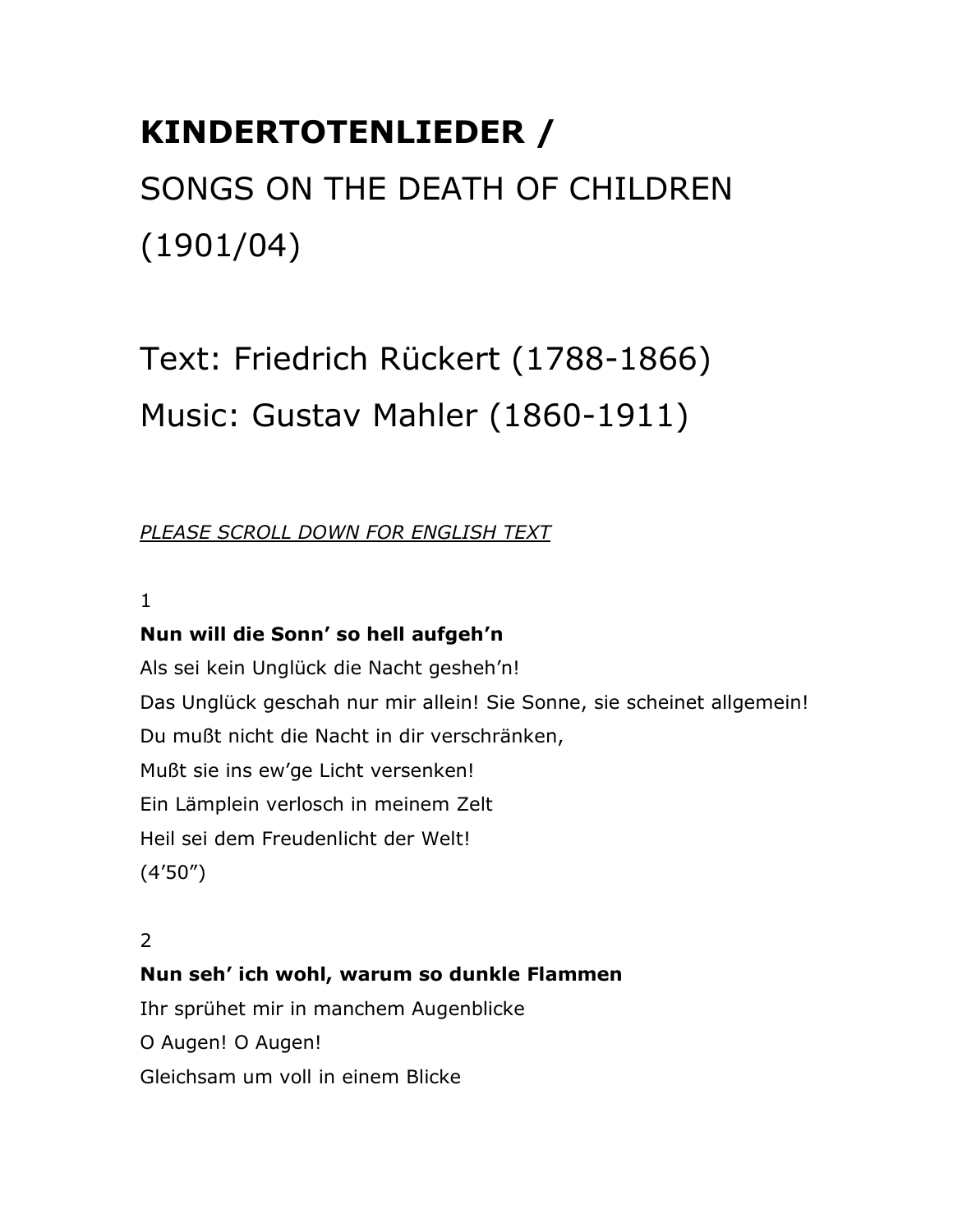Zu drängen, eure ganze Macht zusammen. Doch ahnt' ich nicht, weil Nebel mich umschwammen, Gewoben, vom verleidenden Geschicke, Daß sich der Strahl bereits zur Heimkehr schicke, Dorthin, von wannen alle Strahlen stammen. Ihr wolltet mir mit eurem Leuchten sagen Wir möchten nach dir bleiben gerne! Doch ist uns das vom Schicksal abgeschlagen. Sieh' uns nur an, denn bald sind wir dir Ferne! Was dir nur die Augen sind in diesen Tagen: In künft'gen Nächten sind es dir nur Sterne. (4'37")

# 3

#### **Wenn dein Mütterlein tritt zur tür hinen,**

Und den Kopf ich drehe, ihr entgegensehe, Fällt auf ihr Gesicht erst der Blick mir nicht, Sondern auf die Stelle, näher nach der Schwelle, Dort, wo würde dein lieb Gesichtchen sein, Wenn du freudenhelle trätest mit herein, Wie sonst, mein Töchterlein. Wenn dein Mütterlein tritt zur Tür heriein, Mit der Kerze Schimmer, ist es mir, als immer Kämst du mit herein, huschtest hiterdrein, Als wie sonst ins Zimmer! Oh du, des Vaters Zelle, Ach, zu schnelle erloschner Freudenschein! (4'32")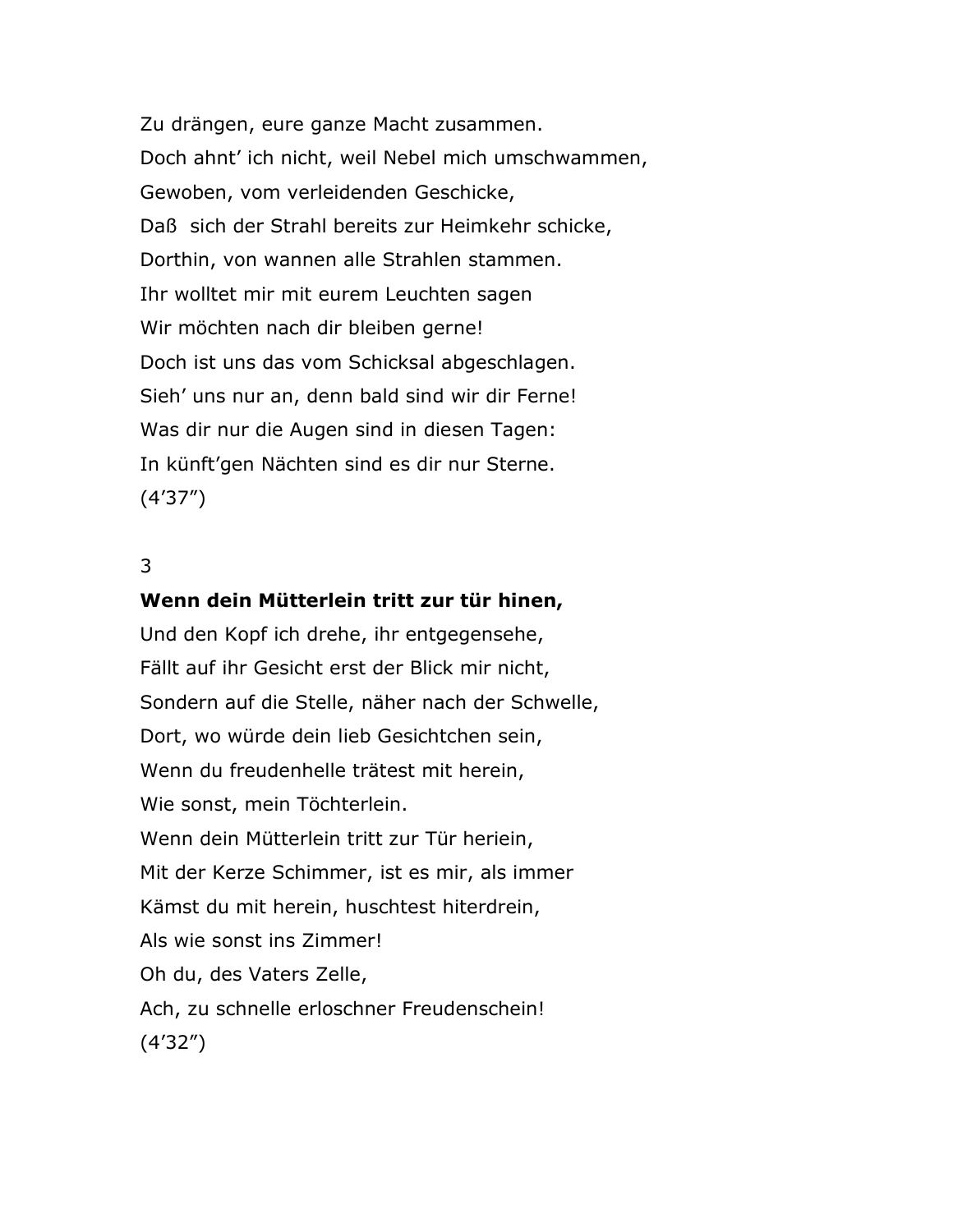#### 4

#### **Oft denk ich sie sind nur ausgegangen!**

Bald werden sie wieder nach Hause gelangen! Der tag ist schön! Oh sei nicht bang! Sie machen nur einen weiten Gang! Jawohl, sie sind nur ausgegangen Und werden jetzt nach Hause gelangen! Oh sei nicht bang, der Tag ist schön! Sie machen nur den gang zu jenen Höh'n! Sie sind uns nur vorausgegangen Und werden nicht wieder nach Haus verlangen! Wir holen sie ein auf jenen Höh'n! Im Sonnenschein! Der Tag ist schön auf jenen Höh'n! (2'55")

## 5

#### **In diesem Wetter, in diesem Braus,**

Nie hätt' ich gesendet die Kinder hinaus! Man hat sie getragen hinaus, Ich durfte nichts dazu sagen! In diesem Wetter, in diesem Saus, Nie hätt' ich gesendet die Kinder hinaus! Ich fürchtete, sie erkranken; Das sind nur eitle Gedanken, In diesem Wetter, in diesem Graus, Nie hätt' ich gesendet die Kinder hinaus! Ich sorgte sie stürben Morgen; Das ist nun nicht zu besorgen.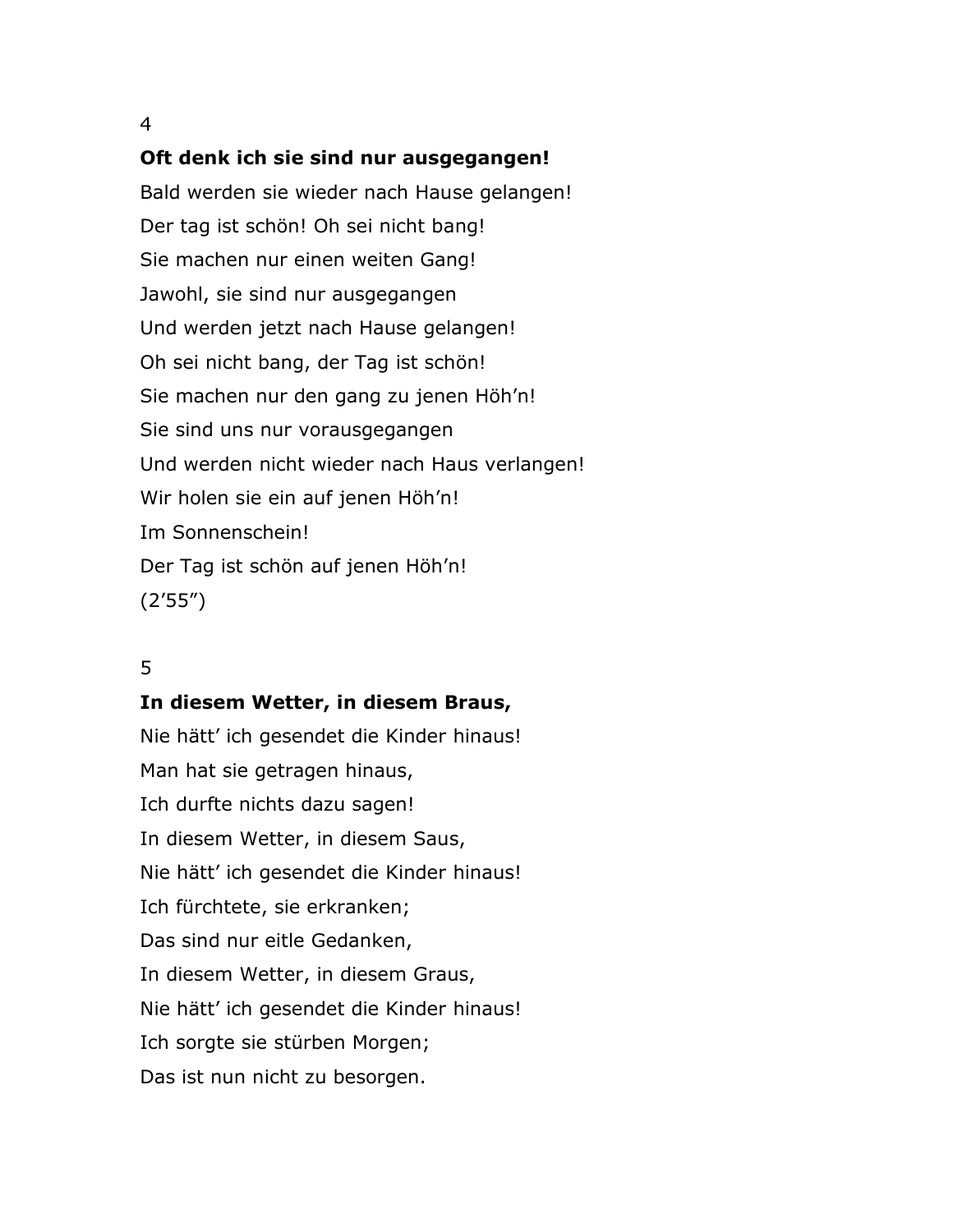In diesem Wetter, in diesem Graus, Nie hätt' ich gesendet die Kinder hinaus! Man hat sie getragen hinaus, Ich durfte nichts dazu sagen! In diesem Wetter, in diesem Saus, In diesem Braus, Sie ruh'n als wie in der Mutter Haus, Von keinem Sturm erschrecket Von Gottes Hand bedecket, Sie ruh'n wie in der Mutter Haus. (6'20")

# *PLEASE SCROLL UP FOR GERMAN TEXT*

# SONGS ON THE DEATH OF CHILDREN

#### 1

## **Now the sun will rise as brightly**

as if the night had brought no cause for grief. The grief was mine alone, the sun shines for all alike. You must not enclose the night within you, you must let it drown in everlasting light. A little light went out in my tent I bless the light that gladdens the world!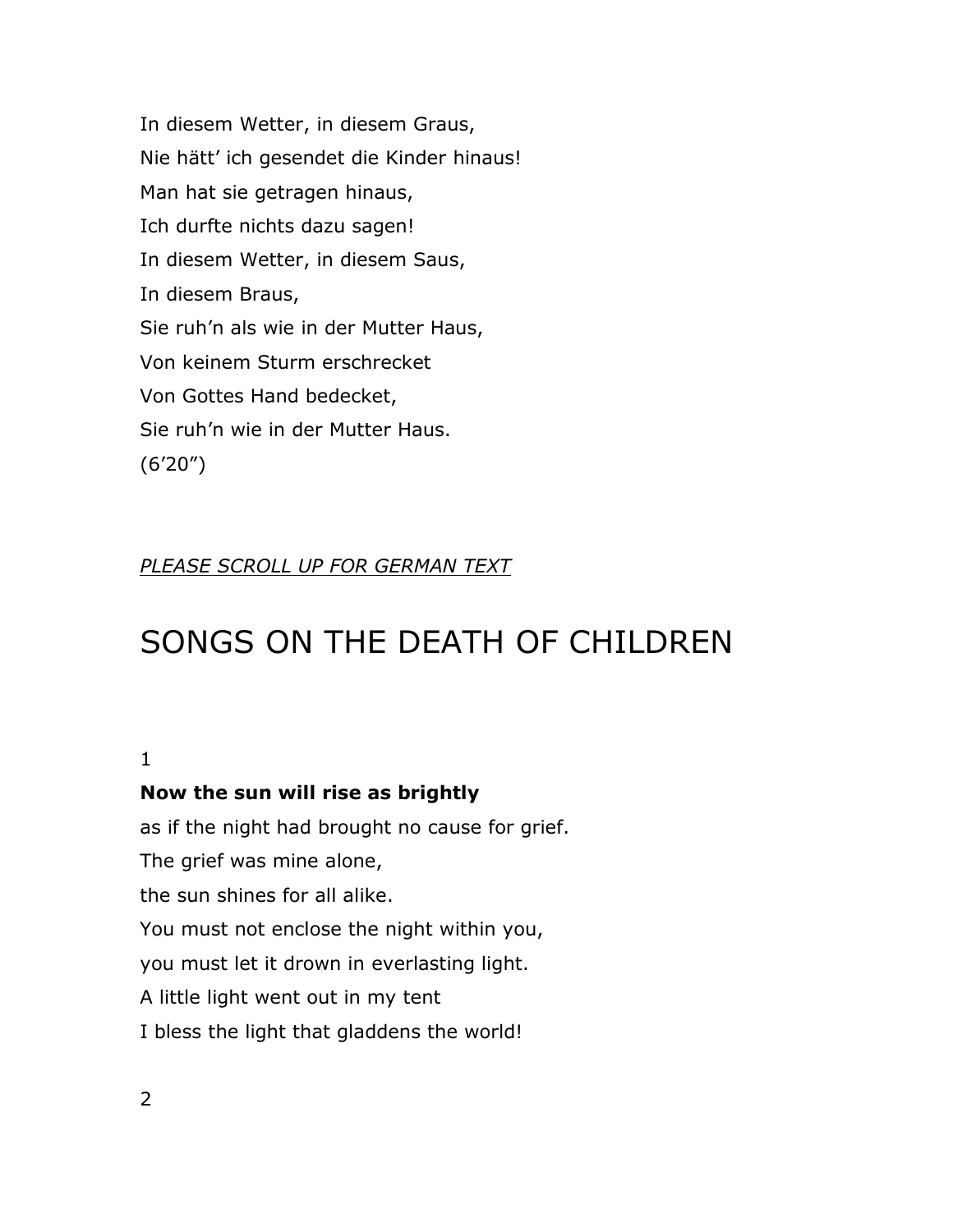#### **Now I understand why**

you flashed such dark flames towards me, oh eyes! To collect, as it were, all your power into a single glance. But I could not guess, because deluding fate had shrouded me in its mists, that your brightness was already preparing to return to its home, the source of all light. Your eyes wished to tell me with their shining: we long to stay with you, but fate will not let us look at us well, for soon we will be far away. These which now are just eyes to you, will be only stars to you in nights to come.

# 3

#### **When your dear mother**

comes in through the door, and I turn my head to look at her, my glance falls first not on her face, but on the place nearer the threshold, where you dear little face would be when you bright with joy, would enter, too, as you used to, my little girl. When your dear mother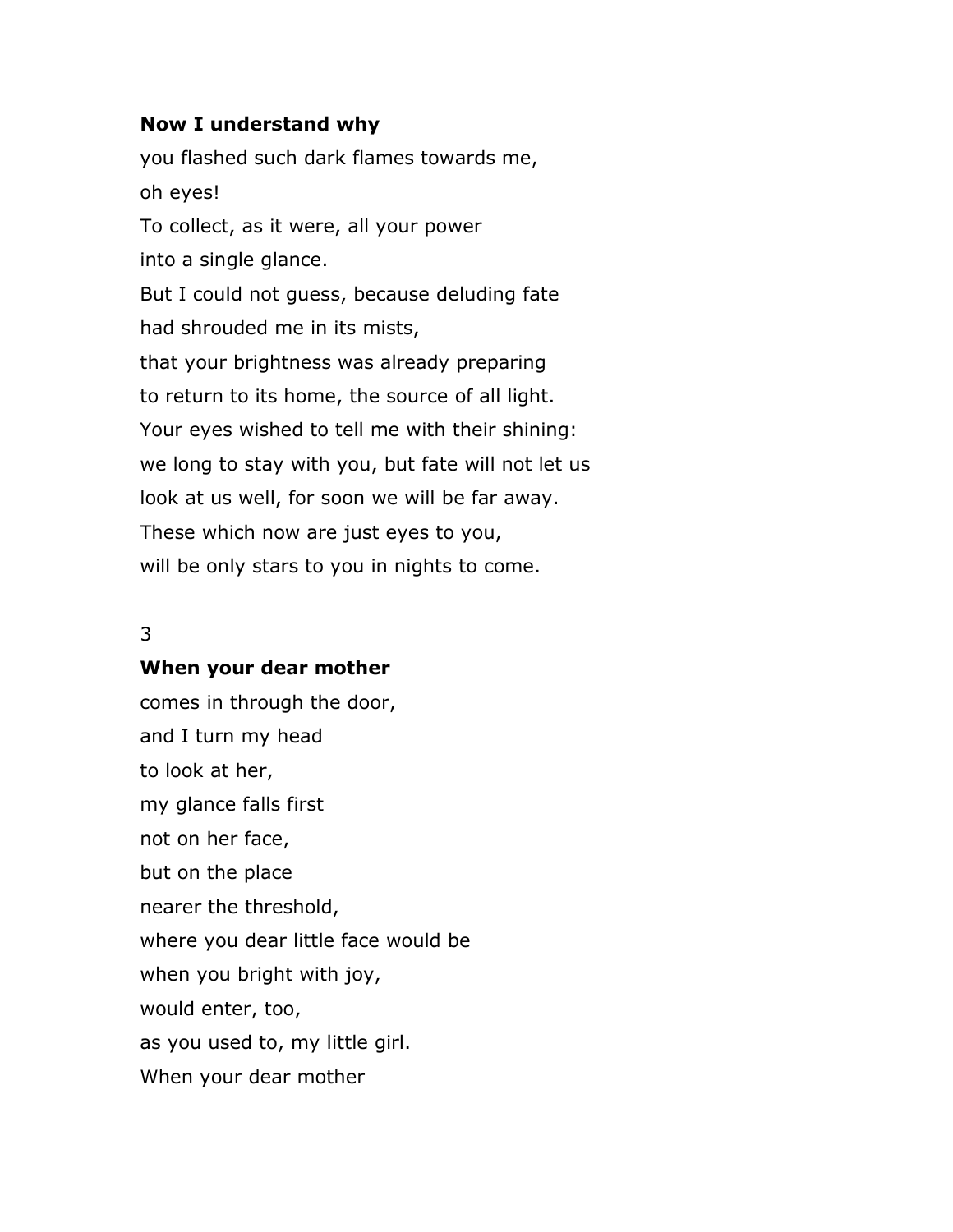comes through the door, holding a flickering candle it seems to me as if you were entering too, you slipped into the room with her, as you used to do. O you, refuge of your father, light of joy, extinguished all too soon!

# 4

## **I often think they have only gone out,**

and will soon be coming home again! It's a beautiful day – do not worry, they have only gone for a long walk. Yes, they have merely gone out, and soon they will be coming home again! Oh, never fear! The day is bright! They have just taken a walk to those hills over there. They have only gone before us, and will not be coming home again. We will find them on those heights up there in the sunshine. The day is beautiful on those heights.

## 5

## **In this weather, in this bluster,**

never would I have sent the children out.